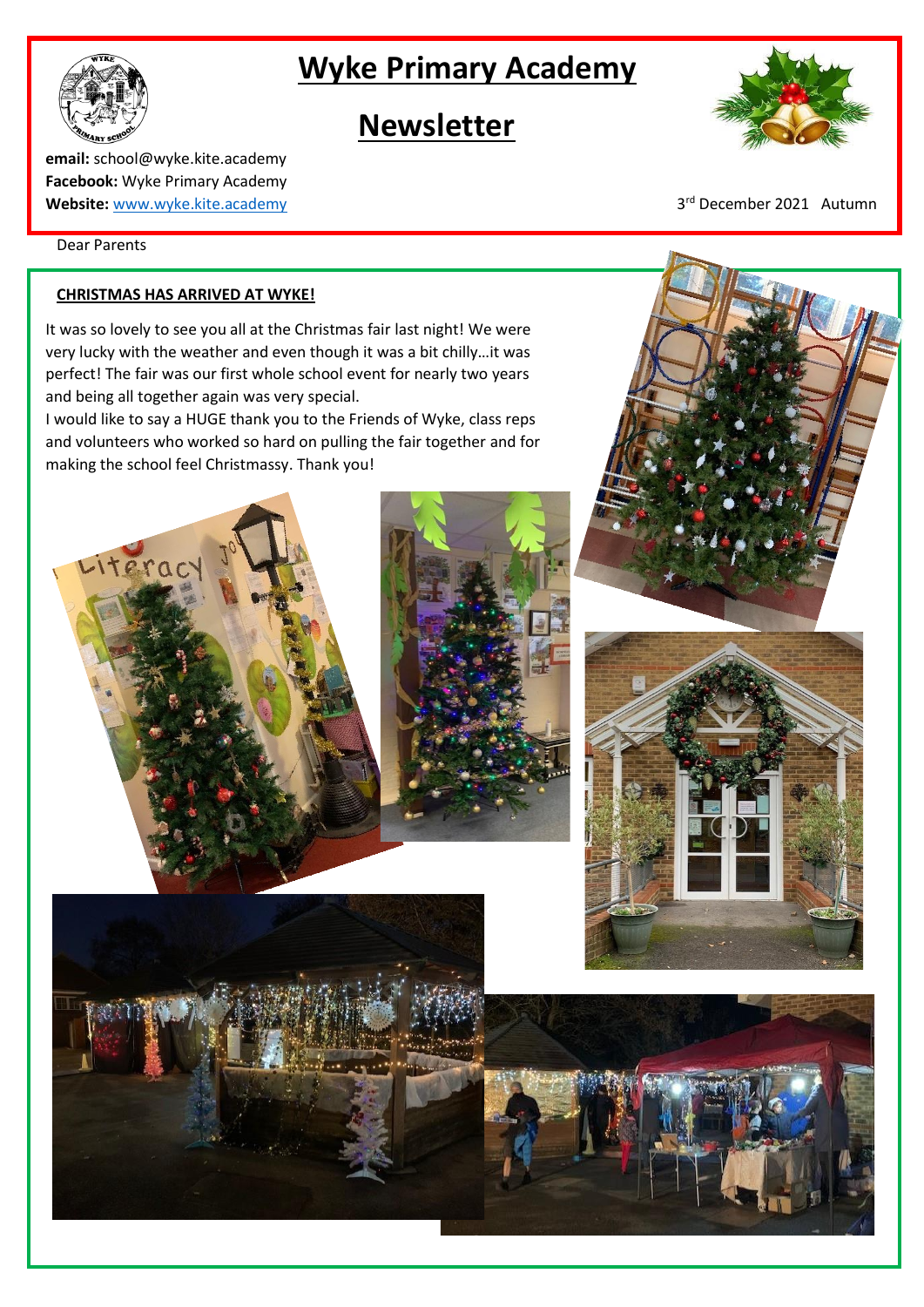#### **PHYLLIS TUCKWELL REINDEER RUN**



**Tuesday** we will be holding the Reindeer Run to raise money for Phyllis Tuckwell. I hope the rain forecasted stays away for the morning! The



...because every day is precious

children have a set amount of time to see how many laps of the mile track they can do. This can be run or walked and parents are very welcome to come and join in the run/walk.

**-** Reception, Year 1 and Year 2 will be out running from 9:15 – 9:45

**-** Year 3, 4, 5 and 6 will be out running from 10:00 – 10:45

All children are to wear PE kit and trainers on Tuesday. Once the run is completed, please return any money in the envelope that has been sent home.

#### **OTHER CHRISTMAS BITS…**

- ❖ Christmas Lunch If your child would like a Christmas Dinner, please book on Scopay by **MIDDAY TUESDAY**   $7^{\text{TH}}$  **DECEMBER.**
- ❖ Christmas Cards If your child would like to send Christmas cards to their friends, our school post box is up. Year 6 will start daily deliveries on Monday. Unfortunately, due to GDPR, we are unable to supply class lists.
- ❖ Outside the Box Production of Aladdin Pantomime We have risk assessed having the Panto in school on Thursday and have decided to go ahead with it. We are able to reduce the risks by having separate Key Stage shows and will be able to socially

distance the classes and ensure good ventilation. This is such a fun and special thing for the children to see and we don't want them to miss out.





❖ Wyke Christmas Carol Evening –Tuesday 14th

December from 16:30 – 17:30. Please book on Scopay. This event is free of charge; however, we would like an indication of how many people would like to attend.

- $\mathbf{\hat{P}}$  Christmas Jumper Day and Christmas Dinner Wednesday 15<sup>th</sup> December.
- GDPR Photograph and image permission forms Please return these to the school office if you haven't done so already.
- A reminder that school finishes at 1:30 on Friday 17<sup>th</sup> December 2021
- WRAP Club on the last day of term Running from  $1:30 4:00$ pm.

### **Covid Government Guidance Changes:**

Below are new Government Guidelines released this week in response to the Omicron Variant. Testing, isolating and responding to positive results remains the same unless Omicron variant is confirmed. Please do be aware of the need for a PCR test if returning from abroad. Any absence from school due to isolating will be unauthorised like the holiday.

*All travellers arriving into the UK will need to isolate and get a PCR test by 'day two' after arrival. They may end their isolation once they receive a negative result. If the result is positive, they should continue to isolate and follow rules on isolation following a positive test. Unvaccinated arrivals aged over 18 will follow the existing, more onerous, testing and isolation regime. All Red list arrivals will enter quarantine.*